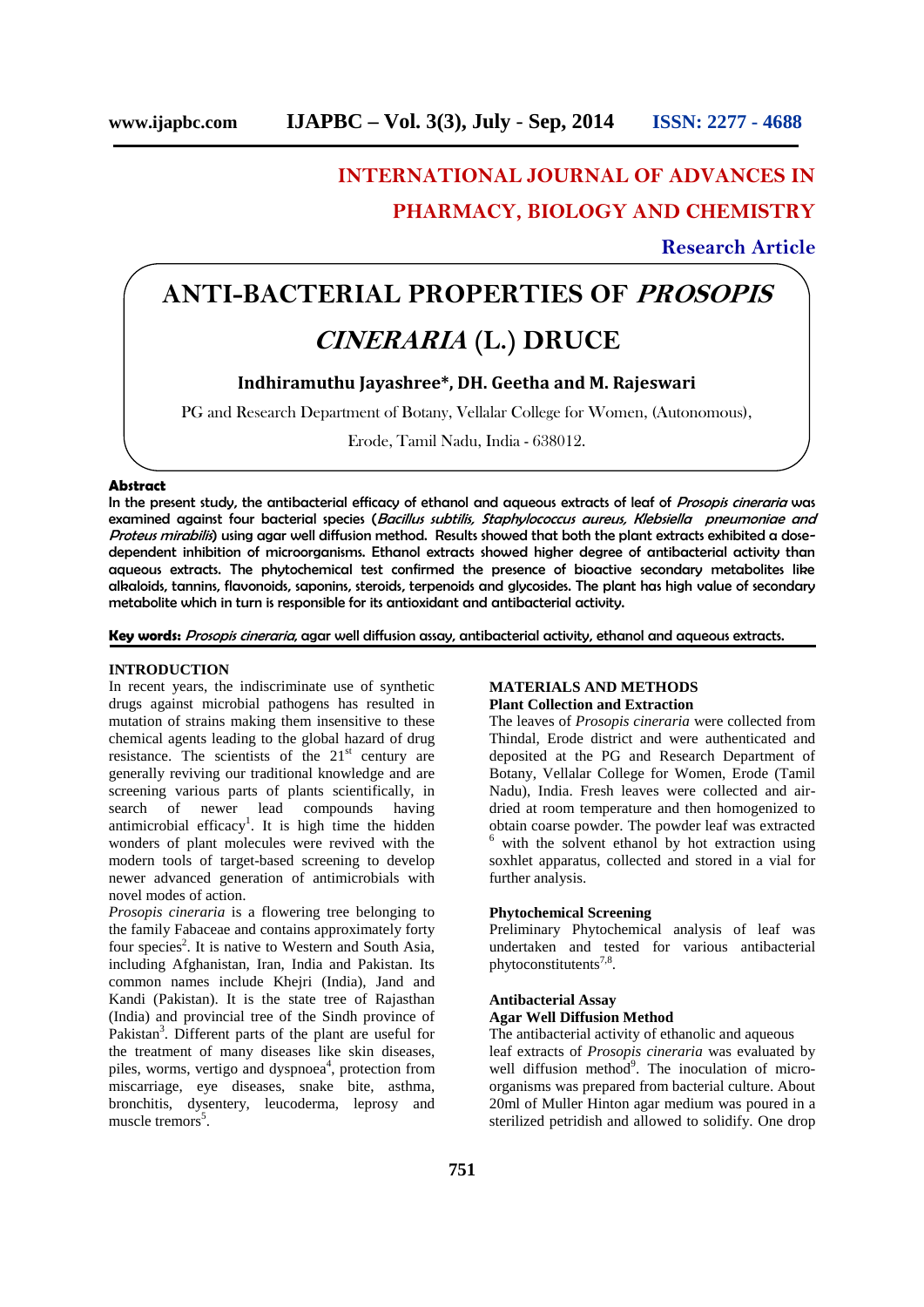of bacterial strain was spread over the medium by a rod. Wells of 5mm in diameter and about 2cm apart were punctured in the culture medium using sterile cork borers. Varying concentrations of the ethanol and aqueous leaf extracts (25, 50, 75 and 100µg/ml) was added to the wells separately and the plates were incubated at 37°C for 24h. Streptomycin (50µg/ml) the standard antibiotic was used as positive control. Antibacterial activities were assessed by measuring inhibition zone in diameters and the results were given in relative magnitude of inhibition (RMI).

### **Microorganisms Tested**

The test microorganisms used in the present study were Gram positive:

*Bacillus subtilis*, *Staphylococcus aureus* Gram negative: *Proteus mirabilis*, *Klebsiella pneumoniae*.

Bacterial Strains used in this study were purchased from Kovai Medical College Hospital (KMCH), Coimbatore. Bacteria were cultured overnight at  $37^0C$ in Muller and Hilton Broth (MHB) 72hours in Potato Dextrose Broth and used as inoculum.

# **RESULTS AND DISCUSSION**

The basic theme and fundamental need of this plant oriented project was to explore the hidden medicinal potential of the plants. These secondary metabolites comprises of alkaloids, flavonoids, glycosides, tannins, saponins, steroids and triterpenoids as shown

in the Table 1. The result of the antibacterial activities of the ethanol and aqueous leaf extracts of *P. cineraria* compared with that of the standard antibiotic are shown in Tables 2 and 3. The ethanol extract showed maximum activity against *Staphylococcus aureus* and *Klebsiella pneumoniae* at 100µg/ml concentration which was comparable with the standard antibiotic drug at 50µg/ml concentration (Table 2). On the other hand, the aqueous extract showed maximum inhibitory effect against *Proteus mirabilis* followed by *Klebsiella pneumoniae* at 100µg/ml concentration. Earlier the phytochemical and antimicrobial properties were reported by researchers from dried unripe  $pods^{10}$ , seeds<sup>11</sup> stem, leaf and bark<sup>12</sup>, roots<sup>13</sup>, leaves and fruits<sup>14</sup> of *Prosopis cineraria*.

## **CONCLUSION**

Plants are the biggest source of medicine in future. The present study exhibited the antibacterial effect of ethanolic and aqueous extracts of *Prosopis cineraria* against *Bacillus subtilis*, *Staphylococcus aureus*, *Klebsiella pneumoniae* and *Proteus mirabilis*. The obtained activity may be due to the presence of flavonoids and tannins (presence is confirmed by the preliminary phytochemical studies). The inhibitory effect of the extracts justified the medicinal use of *P.cineraria* .The plant extracts thus provides safe, easy, effective and practical solutions to every day ailments leaving behind no toxins and creating a clean, pleasant atmosphere. Further studies are under progress to characterize the active principles.

| S. No. | <b>Phytoconstituents</b>                  | Ethanolic extract | Water extract |
|--------|-------------------------------------------|-------------------|---------------|
| 1.     | Alkaloids (Dragendorff's test)            | $\pm$             |               |
| 2.     | Flavonoids (Alkaline reagent test)        | $^{+}$            | $^+$          |
| 3.     | Tannins (Ferric Chloride test)            |                   | $^+$          |
| 4.     | Saponins (Froth test)                     |                   | $^+$          |
| 5.     | Steroids (Salkowski's test)               |                   |               |
| 6.     | Triterpenoids (Libermann-Burchard's test) | $^{+}$            | $^+$          |
|        | Glycosides (Keller-Kiliani test)          |                   |               |

**Table 1 PHYTOCHEMICAL SCREENING OF LEAF OF** *PROSOPIS CINERARIA*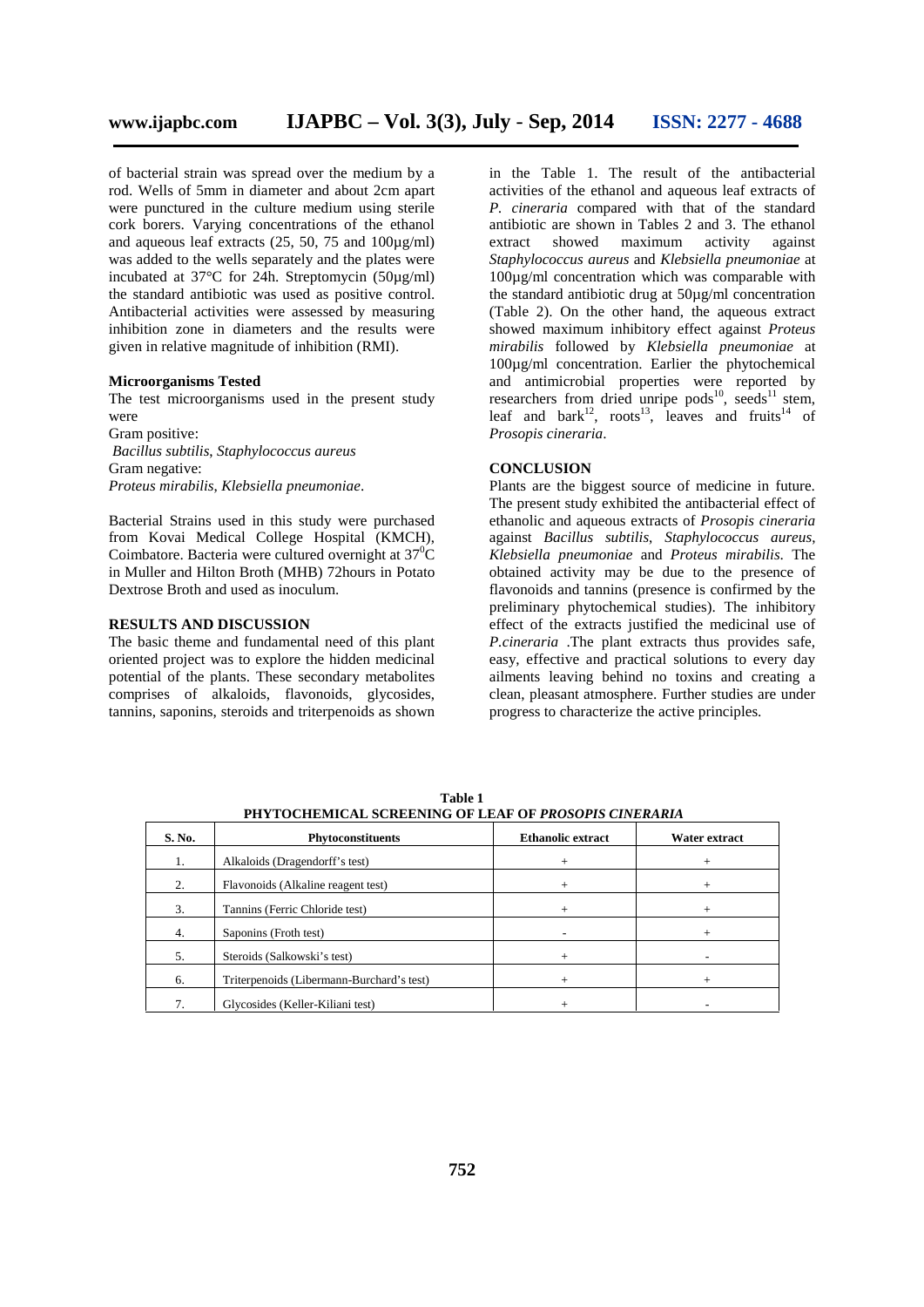**Table 2**

**ANTIBACTERIAL ACTIVITY OF ETHANOLIC EXTRACT OF LEAF OF** *P.CINERARIA* **(RMI-cm<sup>2</sup> )**

|                                                               |                         | Concentration of leaf extract ( µg/ml) |                |            |                |                |            |                |                |            |                |                |            |                |     |            |
|---------------------------------------------------------------|-------------------------|----------------------------------------|----------------|------------|----------------|----------------|------------|----------------|----------------|------------|----------------|----------------|------------|----------------|-----|------------|
| S.                                                            | <b>Name of Bacteria</b> | AB                                     |                |            | 25             |                |            |                |                | 50         |                |                | 75         | 100            |     |            |
| No.                                                           |                         | A <sub>1</sub>                         | A <sub>2</sub> | <b>RMI</b> | A <sub>1</sub> | A <sub>2</sub> | <b>RMI</b> | A <sub>1</sub> | A <sub>2</sub> | <b>RMI</b> | A <sub>1</sub> | A <sub>2</sub> | <b>RMI</b> | A <sub>1</sub> | A2  | <b>RMI</b> |
|                                                               | Bacillus subtilis       | 0.5                                    | 1.5            | 3.0        | 0.5            | 0.5            | 1.0        | 0.5            | 0.9            | 1.8        | 0.5            | 1.2            | 2.2        | 0.5            | 1.4 | 2.6        |
| $\sim$<br>۷.                                                  | Proteus mirabilis       | 0.5                                    | 1.6            | 3.2        | 0.5            | 0.7            | 1.4        | 0.5            | 0.8            | 1.6        | 0.5            | 1.2            | 2.4        | 0.5            | 1.6 | 2.8        |
| 3.                                                            | Klebsiella pneumoniae   | 0.5                                    | 1.8            | 3.6        | 0.5            | 1.1            | 2.2        | 0.5            | 1.3            | 2.6        | 0.5            | 1.5            | 3.0        | 0.5            | 1.7 | 3.4        |
| 4.                                                            | Staphylococcus aureus   | 0.5                                    | 1.8            | 3.6        | 0.5            | 1.2            | 2.4        | 0.5            | 1.4            | 2.8        | 0.5            | 1.6            | 3.2        | 0.5            | 1.7 | 3.4        |
| Area of well in $cm2$<br>$RMI = A_2/A_1$<br>$A_1$<br>$\equiv$ |                         |                                        |                |            |                |                |            |                |                |            |                |                |            |                |     |            |

 $A_2$  = Area of zone of inhibition in cm<sup>2</sup> (including area of well)

 $AB$  = Antibiotic (Streptomycin -50  $\mu$ g/ml)

 $\overline{\phantom{0}}$ 

| Table 3                                                                                         |
|-------------------------------------------------------------------------------------------------|
| ANTIBACTERIAL ACTIVITY OF AQUEOUS EXTRACT OF LEAF OF <i>P.CINERARIA (</i> RMI-cm <sup>2</sup> ) |

|       | <b>Name of Bacteria</b>  | Concentration of leaf extract ( µg/ml) |                |     |                |                |            |                |                |            |                |                |     |                |     |            |
|-------|--------------------------|----------------------------------------|----------------|-----|----------------|----------------|------------|----------------|----------------|------------|----------------|----------------|-----|----------------|-----|------------|
| S.No. |                          | AB                                     |                |     | 25             |                |            | 50             |                |            | 75             |                |     | 100            |     |            |
|       |                          | A <sub>1</sub>                         | A <sub>2</sub> | RMI | A <sub>1</sub> | A <sub>2</sub> | <b>RMI</b> | A <sub>1</sub> | A <sub>2</sub> | <b>RMI</b> | A <sub>1</sub> | A <sub>2</sub> | RMI | A <sub>1</sub> | A2  | <b>RMI</b> |
| 1.    | <b>Bacillus</b> subtilis | 0.5                                    | 1.5            | 3.0 | 0.5            | 0.7            | 1.4        | 0.5            | 0.8            | 1.6        | 0.5            | 1.2            | 2.4 | 0.5            | 1.4 | 2.8        |
| 2.    | Proteus mirabilis        | 0.5                                    | 1.7            | 3.4 | 0.5            | 0.9            | 1.8        | 0.5            | 1.1            | 2.2        | 0.5            | 1.4            | 2.8 | 0.5            | 1.6 | 3.2        |
| 3.    | Klebsiella pneumoniae    | 0.5                                    | 1.6            | 3.2 | 0.5            | 0.6            | 1.2        | 0.5            | 0.8            | 1.6        | 0.5            | 1.0            | 2.0 | 0.5            | 1.5 | 3.0        |
| 4.    | Staphylococcus aureus    | 0.5                                    | 1.5            | 3.0 | 0.5            | 0.7            | 1.4        | 0.5            | 0.9            | 1.8        | 0.5            | 1.2            | 2.4 | 0.5            | 1.4 | 2.8        |

 $A_1$  = Area of well in cm<sup>2</sup>

 $A_2$  = Area of zone of inhibition in cm<sup>2</sup> (including area of well)

#### **REFERENCES**

- 1. Elizabeth KM, Vimala Y and Devarapalli HCP. Asian J.Microbiol.Biotech.Env.Sc., 2005; 7(1): 151-153.
- 2. Khatri AA, Rathore and Patil UK. Assessment of anthelmintic activity of the *Prosopis cineraria* (Linn.) Druce bark. Indian Journal of Natural Product and Resources, 2011; 2(4): 512- 514.
- 3.Velmurugan V, Arunachalam G and Ravichandran V. Anthelmintic potential of *Prosopis cineraria* (Linn.) druce stem barks. Asian Journal of Plant Science and Research, 2011; 1(2): 88-91.
- 4. Manikandar RVM, Rajesh V, Kumar RS, Perumal P and Raj CD. Anthelmintic potential of *Prosopis cineraria* (Linn.) druce stem barks. Journal of Pharmaceutical Research, 2009; 2(4): 660-662.
- 5. Velioglu YS, Mazza G, Gao L and Oomah BD. Antioxidant activity and total phenolics in selected fruits, vegetables and grain products. Journal of Agriculture and Food Chemistry, 1998; 46(10): 4113-4117.

 $RMI = A_2/A_1$ 

 $AB$  = Antibiotic (Streptomycin -50 µg/ml)

- 6. Mukherjee PK. "Quality Control of Herbal Drugs. An approaches to evaluation of botanicals", edition  $1<sup>st</sup>$  published by Business Horizons, New Delhi. 2002; 390-403.
- 7. Harbone JB. Phytochemical methods. A guide to modern Techniques of plant Analysis. Chapman and Hall, London. 1973; 267-270.
- 8. Trease GE and Evans WC. Pharmacognosy, 11<sup>th</sup> ed., Bailliere Tindall, London. 1989; 45-50.
- 9. Perez GRM, Avila JG, Zavala MA, Perez GS and Perez GC. *In vitro* antibacterial activity of *Loeselia Mexicana* and *Croton ehrenbergii*. Phytomedicine, 1990; 3:186-189.
- 10. Ruchika S, Nandini J, Sanju P and Swarnjeet K. Anti-bacterial activity and phytochemical screening of dried pods of *Prosopis cineraria*. Int. J. Pharm. Sci. Rev. Res., 2012;14(1): 04: 15-17.
- 11.RafiqKhan M and Ranjini R. Preliminary phytochemical screening of seeds of *Prosopis cineraria*. *International Research Journal of Pharmacy*, 2012,4(1):129-130.